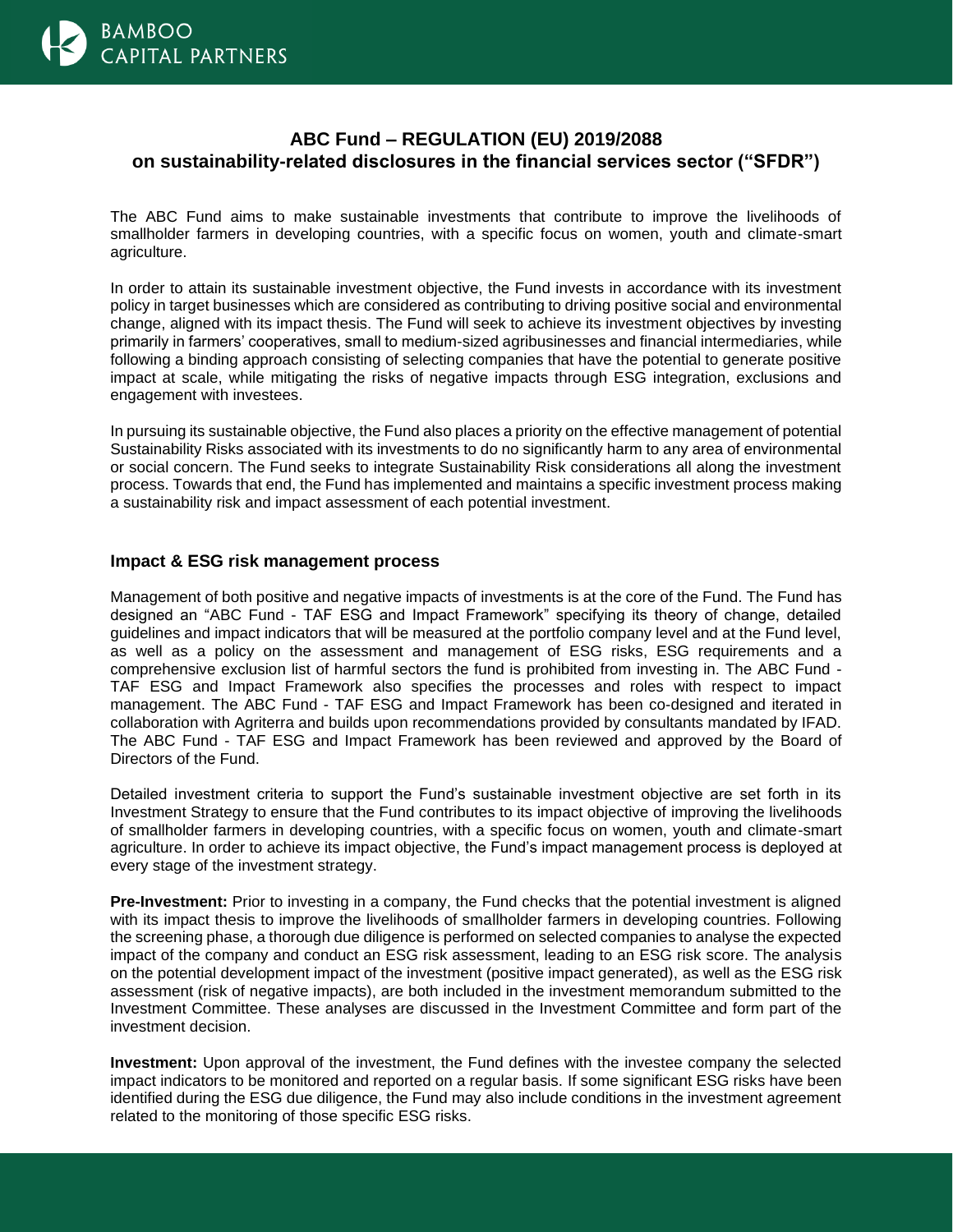**Post-investment**: During the post-investment period, the Fund monitors the impact data reported by its investees at the agreed upon frequency. Additional in-depth impact analyses beyond "core" impact metrics may be carried out upon availability of resources. In case specific ESG risks have been identified, the Fund monitors the progress reported by investee companies in monitoring and mitigating those risks. The Fund's intervention is often complemented by a Technical Assistance Facility which also contributes to helping investee strengthen their capacities to deliver positive social and environmental impact while mitigating ESG risks.

Whilst the Fund does not exclude investees that do not yet have a full environmental and social managements system, it actively engages its investees to ensure that they have acceptable standards in place and are well positioned to improve their practices over time.

The social performance of our investment in investees is periodically evaluated. Some of the key indicators used by the Fund to measure the attainment of its impact objective include:

- Number of smallholder farmers impacted
- Number of women smallholder farmers
- Number of young smallholder farmers
- Number of indirectly impacted individuals (household members)
- Number of cooperatives/farmer organizations financed
- Number of SMEs financed
- Number of Financial Institutions financed
- Value of financing disbursed to cooperatives/farmer organizations
- Value of financing disbursed to SMEs
- Value of financing disbursed to financial intermediaries
- Average loan size of the ABC Fund loans

## **Integration of sustainability risks into the investment decisions of the ABC Fund**

The Fund integrates Sustainability Risks into decision-making and investee engagement throughout the investment process. The Fund has defined an exclusion list of harmful sectors that the Fund is prohibited from investing in as detailed in the Investment Strategy. The Fund's investment evaluation of investees includes an ESG risk assessment, leading to an environmental, social and governance ("ESG") risk score according to the level of ESG risks. The ESG risk assessment, conducted during the due diligence phase, is customized according to the profile of the investee. Results of the ESG due diligence are included in the investment memorandum presented to the Investment Committee whose investment decision informed by the review of ESG factors. Where ESG-related risks are considered high and cannot be mitigated to a satisfactory extent, the investment will not proceed. Where significant sustainability risks are identified as a result of the ESG due diligence of an investee but the risk level is still medium or low, a clear ESG risk mitigation strategy may be requested as a prerequisite for investment, and regular updates related to the ESG risk mitigation strategy and/or ESG action plan as a reporting requirement.

Throughout its portfolio of investments, the Fund collects, analyzes and consolidates the impact metrics of portfolio companies. The Fund has designed a list of impact indicators to be monitored and reported on for each investee, aligned with the Fund's impact thesis. The Fund reports back to its investors annual impact report on progress and informs them of any development that can affect the impact of portfolio investments. Additional in-depth impact analyses may be carried out.

Engagement with investees, including on ESG matters, is an integral component of the Fund's investment cycle and contribution to positive development impact. The Fund's intervention is complemented by a Technical Assistance Facility, led by Agriterra, which also contributes to helping investee strengthen their capacities to deliver positive social and environmental impact while mitigating ESG risks.